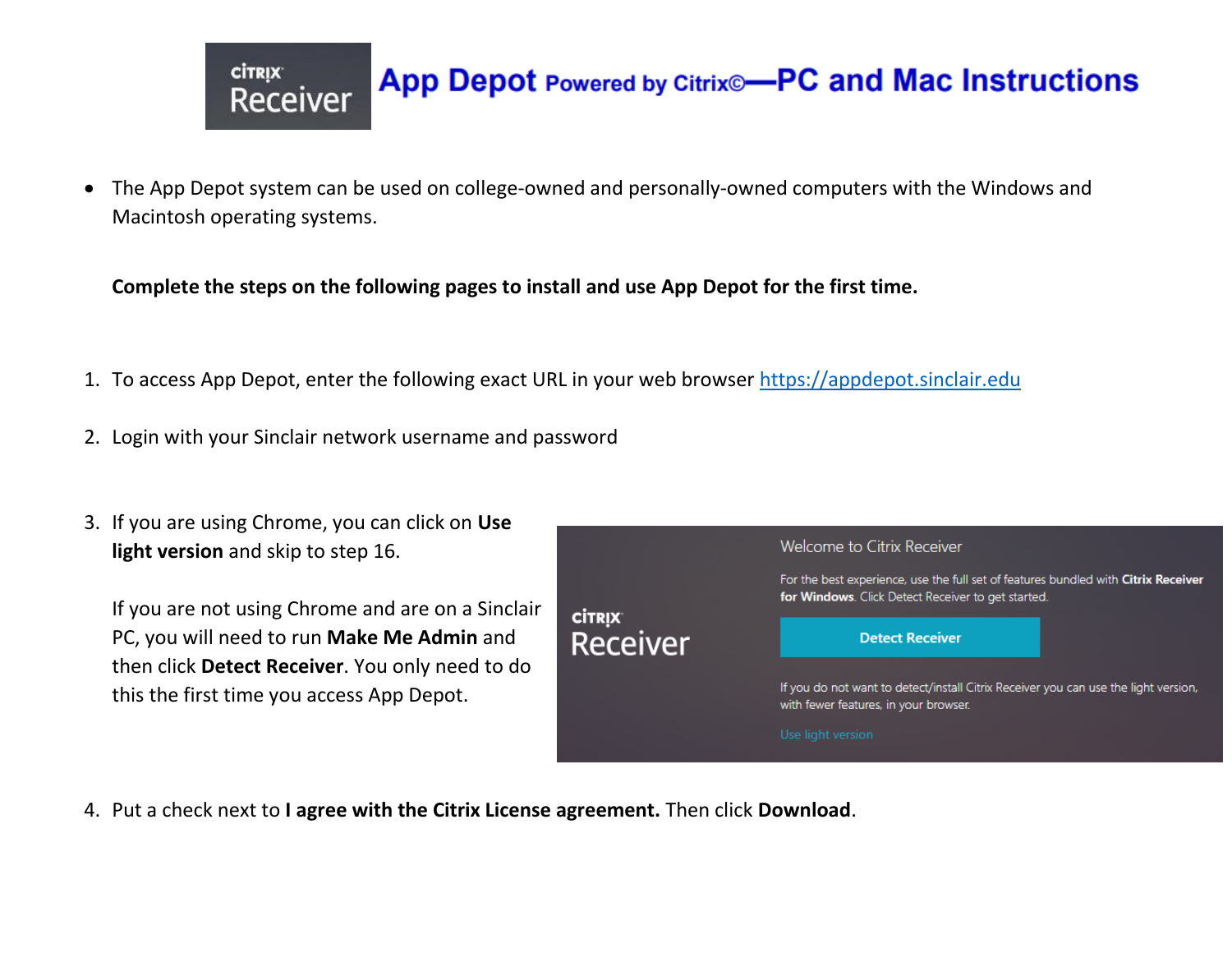5. When this screen pops up, go to your Downloads folder (right-click Start and launch **File Explorer**).



- 6. Right click on **CitrixReceiverWeb**.
- 7. Click **Run as Administrator**
- 8. Type in your username and password.
- 9. On the *Welcome to Citrix Receiver* screen, click **Start**.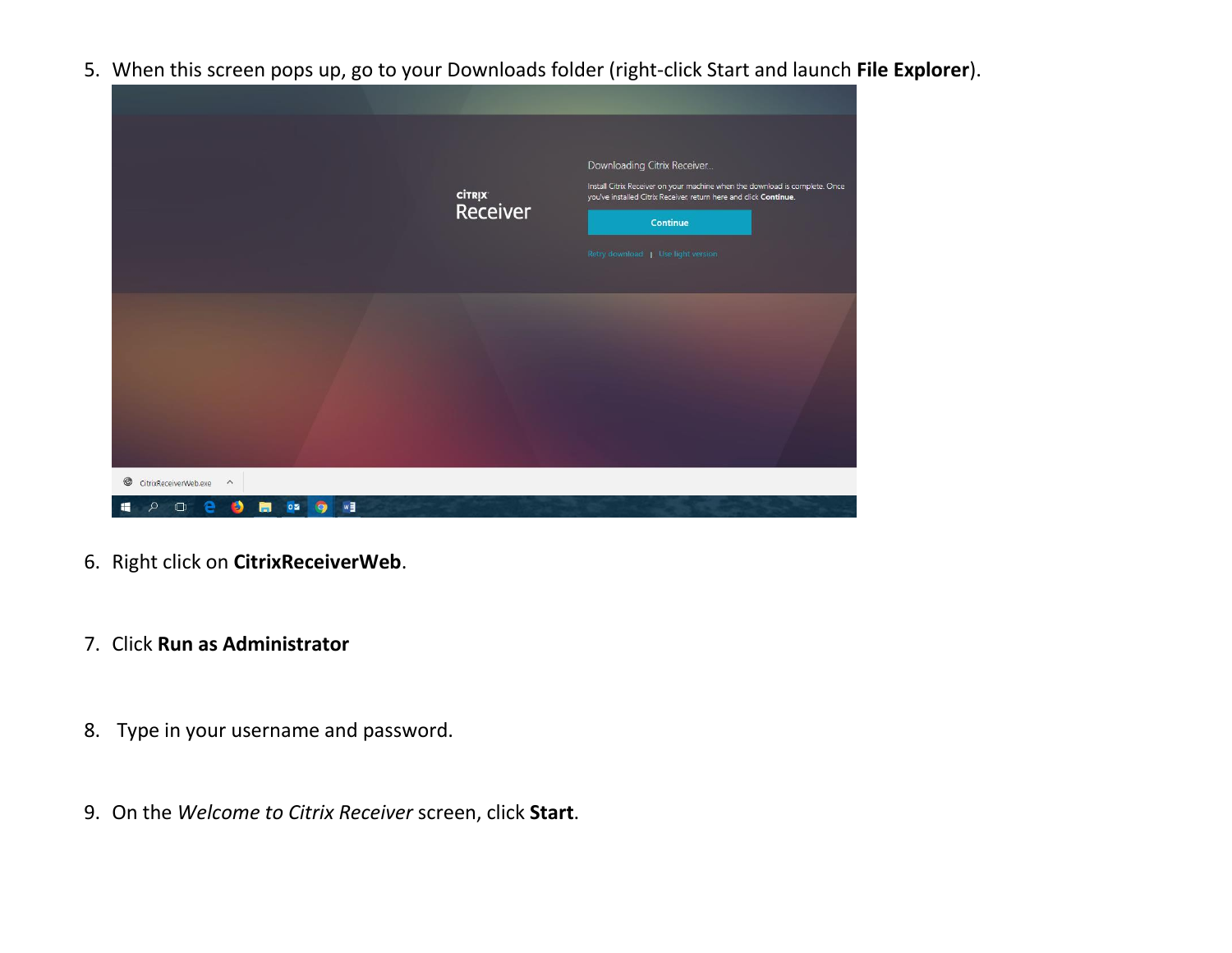- 10. Put a check next to **I accept the license agreement** and click **Install**.
- 11. On the *Enable Single Sign-on* screen, click **Install**.
- 12. On the *Installation Successful* screen, click **Finish**.
- 13. Click **Continue**.

| <sup>citrix</sup><br>Receiver | Downloading Citrix Receiver<br>Install Citrix Receiver on your machine when the download is complete. Once<br>you've installed Citrix Receiver, return here and click Continue. |  |
|-------------------------------|---------------------------------------------------------------------------------------------------------------------------------------------------------------------------------|--|
|                               | Continue                                                                                                                                                                        |  |
|                               | Retry download   Use light version                                                                                                                                              |  |

14. Put a check next to **Always open these types of links in the associated app** and click **Open Citrix Receiver Launcher**.



- 15. If you receive an error message stating the program has shut down, click on **Already installed**. This will bring up App Depot in your browser.
- 16.When App Depot opens you will be directed to the Favorites screen. From here, you can click on Apps or desktops.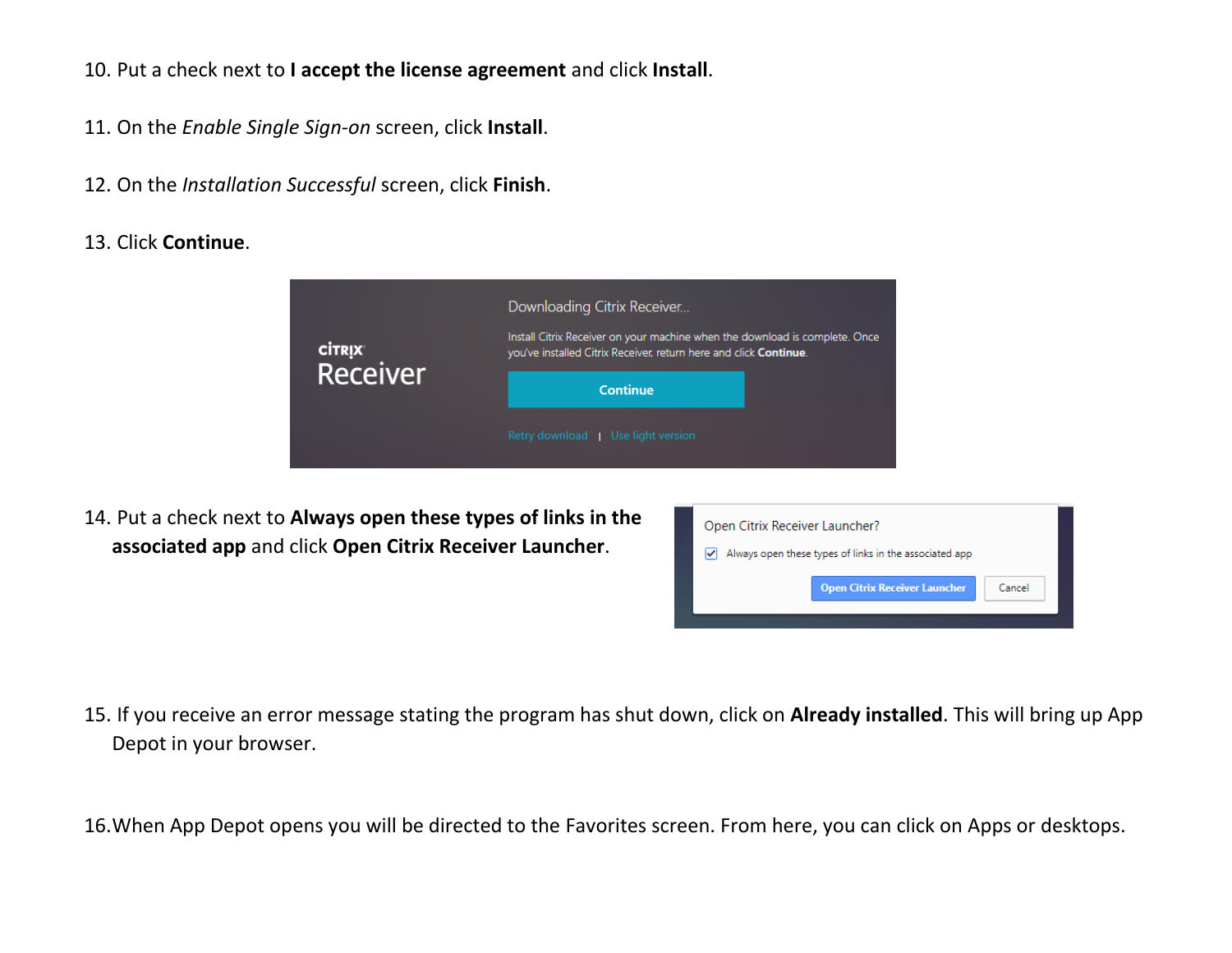17. From your Apps screen you can access your local computer, your H drive, your shared drives, Microsoft Office and Internet Explorer. You also have the option of viewing applications by category.



- 18. When you click on a drive, you will be given the option to open or to add to your favorites.
- 19. When you open a drive or a Microsoft Office application, it will open in a separate window.